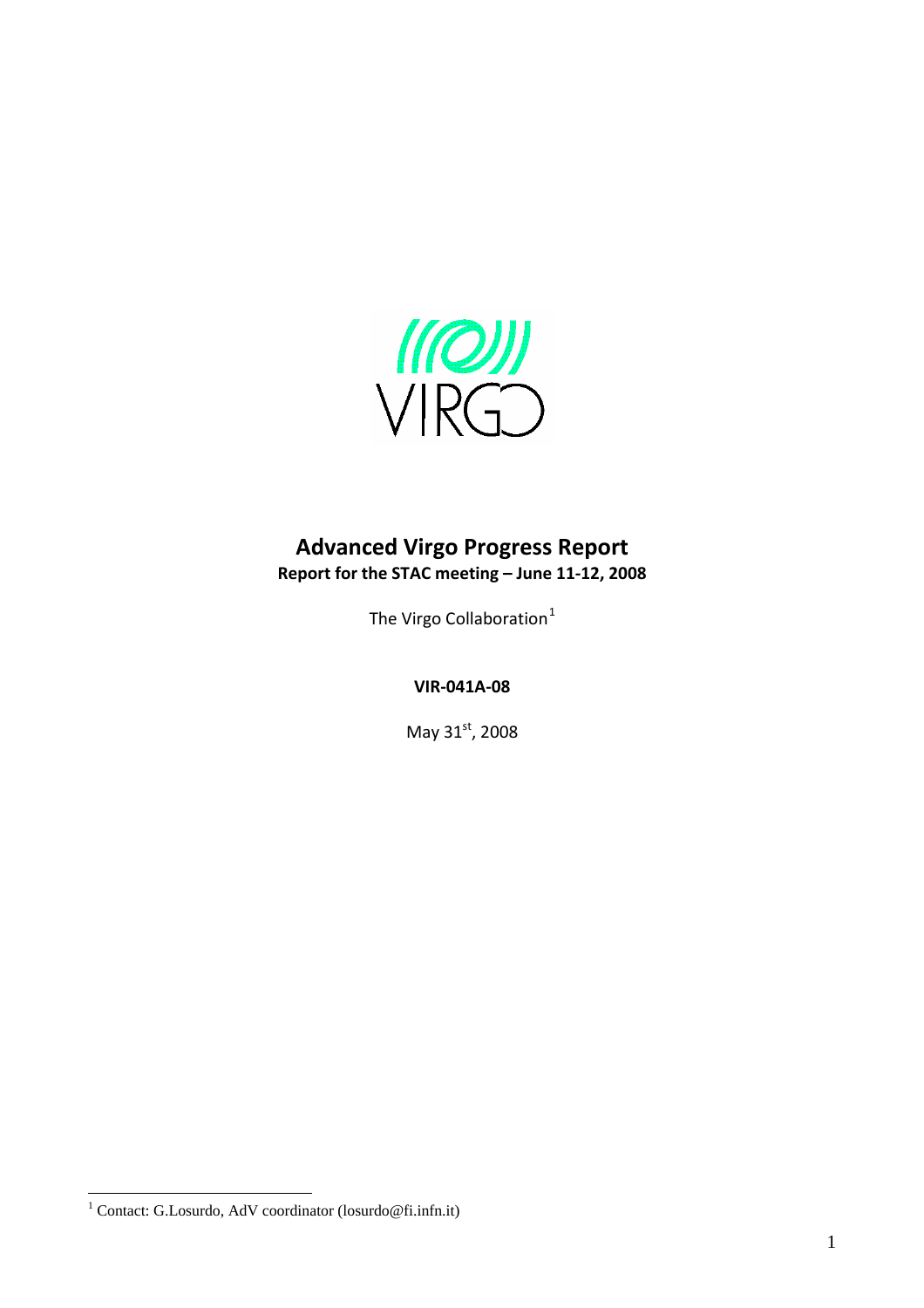# **Table of Contents**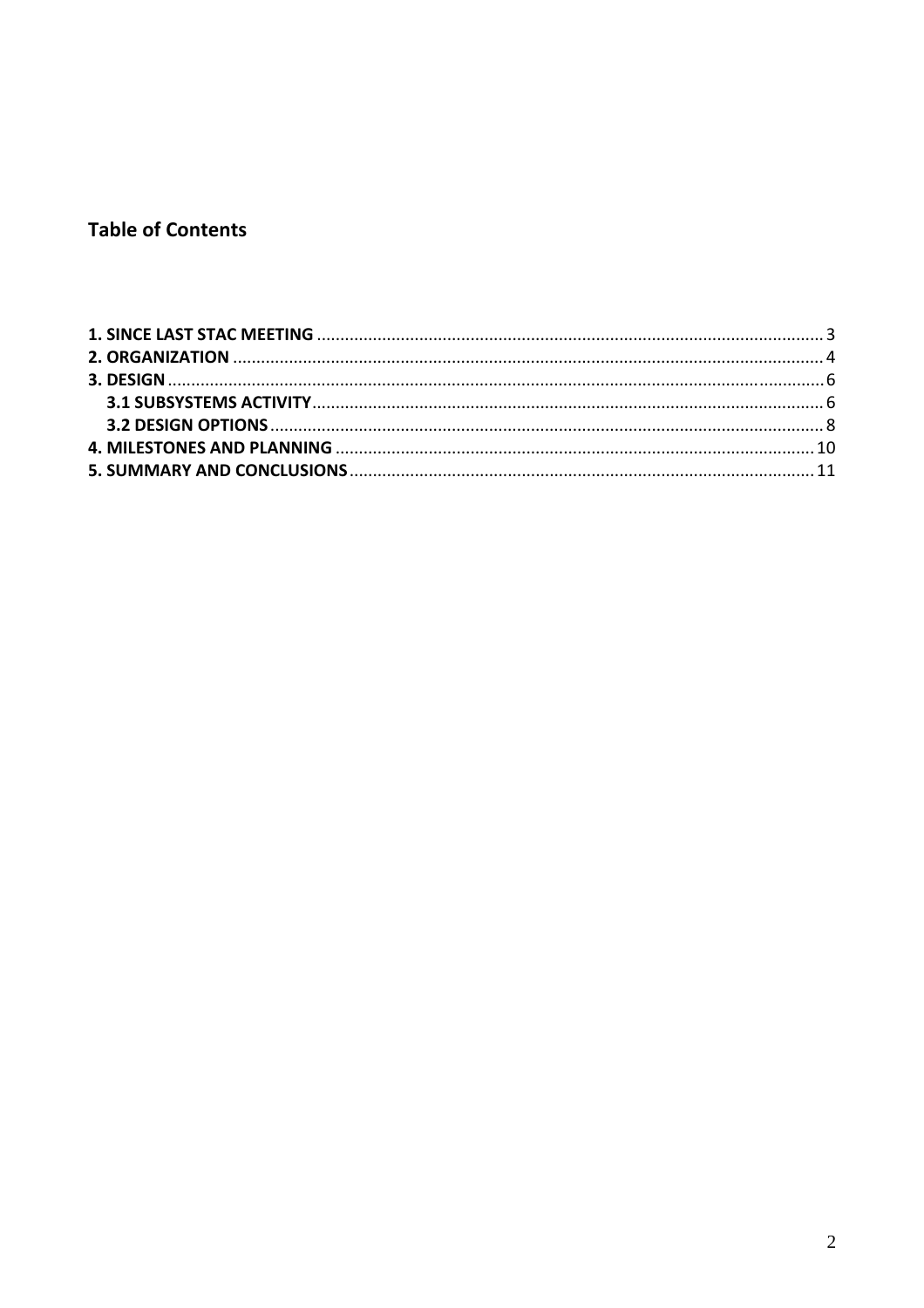# <span id="page-2-0"></span>**1. SINCE LAST STAC MEETING**

From the last STAC report:

*The presented baseline is a description base of a proposal good enough to constitute a starting point for a more detailed proposal. The STAC considers that two milestones should be defined:*

*1. a preliminary design of the AdvVirgo detector with a detailed plan for each subsystem, 2. a detailed plan for the whole system with simulations of the subsystem interplay and a detailed installation and commissioning plan.*

*The STAC offers to review progress towards these two milestones at its next meetings.*

In the following we describe the progress towards the achievement of the milestones defined by the STAC. In this document the following points are discussed:

- ‐ AdV organization change
- ‐ Design progress
- ‐ Definition of milestones, planning started
- ‐ Definition of R&D priorities (see R&D report, VIR‐[042A](http://wwwcascina.virgo.infn.it/advirgo/docs/STAC_R&D.pdf)‐08)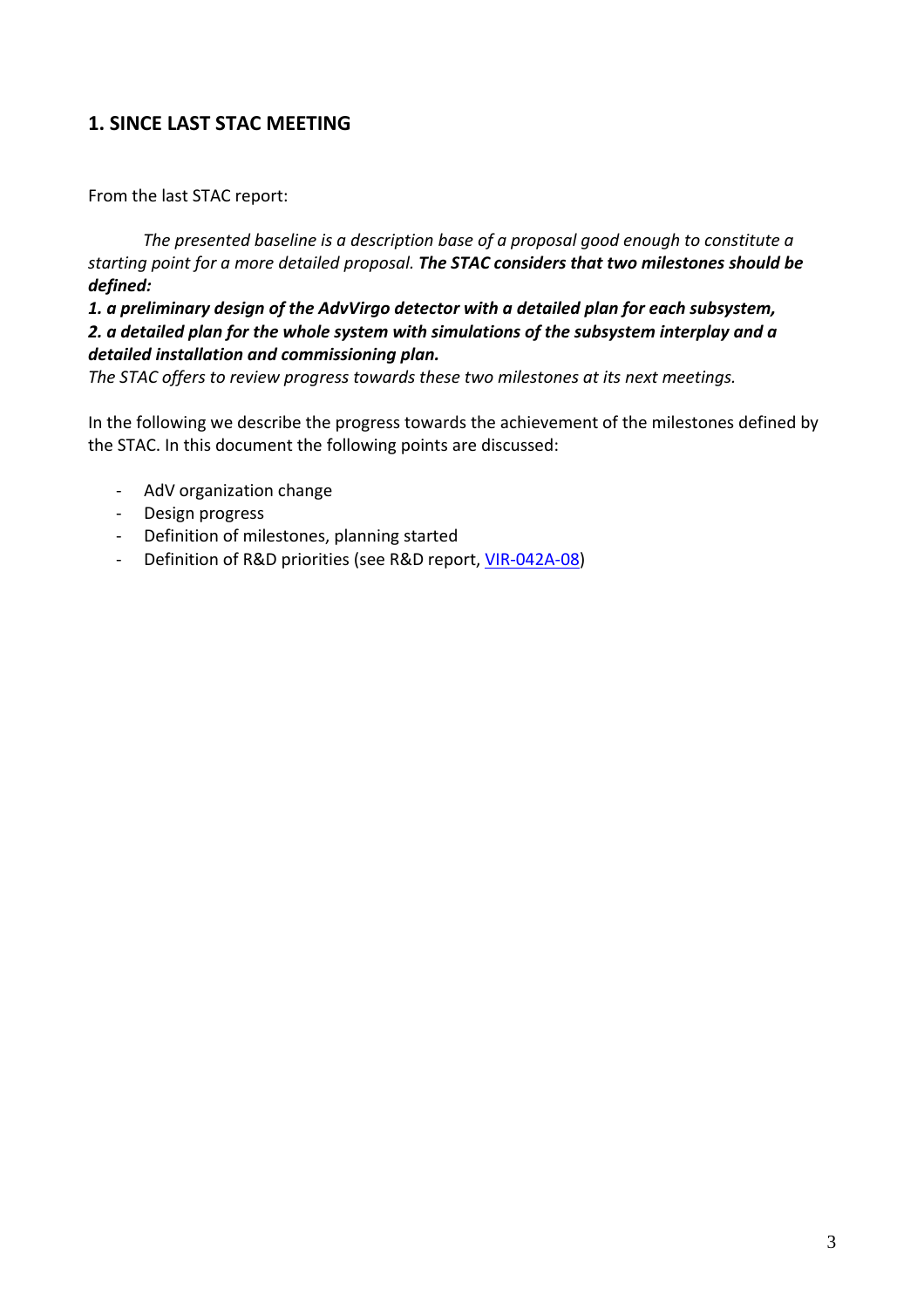# <span id="page-3-0"></span>**2. ORGANIZATION**

The AdV conceptual design (VIR-[042A](http://wwwcascina.virgo.infn.it/advirgo/docs/AdV_Design.pdf)-07) and the preliminary project execution plan (PEP, [VIR](http://wwwcascina.virgo.infn.it/advirgo/docs/AdV_PEP.pdf)-[043A](http://wwwcascina.virgo.infn.it/advirgo/docs/AdV_PEP.pdf)-07) have been released in October 2007. In the PEP a four-phase evolution of the AdV project was proposed:

- 1. realization of the Conceptual Design and Project Execution Plan (2006‐2007);
- 2. setting up of the WBS and the realization of a Technical Design (2008‐2009);
- 3. completion of R&D and the procurement of the parts for the construction (2009‐2011);
- 4. assembly and integration (2011‐2012).

The phase 1 was over last year and AdV has been re-organized to meet the goals of phase 2. The four working groups that lead the effort of writing up the conceptual design have been replaced by a new structure, based on subsystems.

The phase 2 of the AdV project aims to preparing a preliminary design of the detector, a more accurate cost plan and PEP. A change of organization was needed to meet the new goals. The AdV subsystem breakdown had been defined in the preliminary PEP. The subsystem managers (SM) have been appointed by VSC on Apr 24/May 6 (therefore, their work has started only recently):

| <b>OSD</b> | (Optical Simulation and Design)    | A. Freise      | (Birmingham Univ.)      |
|------------|------------------------------------|----------------|-------------------------|
| <b>ISC</b> | (Interf. Sensing and Control)      | E. Calloni     | (INFN Naples)           |
| LAS        | (Laser)                            | N. Man         | (OCA Nice)              |
| INJ        | (Injection system)                 | E. Genin       | (EGO)                   |
| <b>DET</b> | (Detection system)                 | E. Tournefier  | (LAPP Annecy)           |
| <b>MIR</b> | (Mirrors)                          | L. Pinard      | (LMA Lyon)              |
| <b>TCS</b> | (Thermal Compensation System)      | V. Fafone      | (INFN Rome Tor Vergata) |
| <b>SAT</b> | (Superattenuators)                 | R. Passaquieti | (INFN Pisa)             |
| <b>PAY</b> | (Payload)                          | P. Rapagnani   | (INFN Rome)             |
| <b>DAQ</b> | (Data Acquisition and Electronics) | R. De Rosa     | (INFN Naples)           |
| <b>VAC</b> | (Vacuum)                           | A. Pasqualetti | (EGO)                   |
| IME        | (Infrastructures)                  | A. Paoli       | (EGO)                   |

The SM have proposed their workplan and identified the interfaces with the different subsystems. The workplans are now being reviewed to take care of overlaps and define clear responsibilities for all the tasks. The SM are responsible, within their subsystem, for:

- ‐ producing precise requirements/specifications;
- ‐ preparing the case for the selection of the open design options, including detailed planning and financial resources required;
- ‐ preparing a design and project execution plan for the subsystem they manage, to be integrated in the updated AdV documents, and work out the task breakdown.

The Head of the upgrades Department at EGO has been appointed by the EGO Council on April 21 (H. Heitmann). He is expected to help on several fronts of the project management (planning, budget, documentation, interfaces and standardization, quality), as specified in the document that defines the role profile.

The AdV web [page](http://wwwcascina.virgo.infn.it/advirgo/index.html) has been updated (thanks to the EGO web team). It is now the central place for accessing all information concerning AdV (including presentations at the Collaboration meetings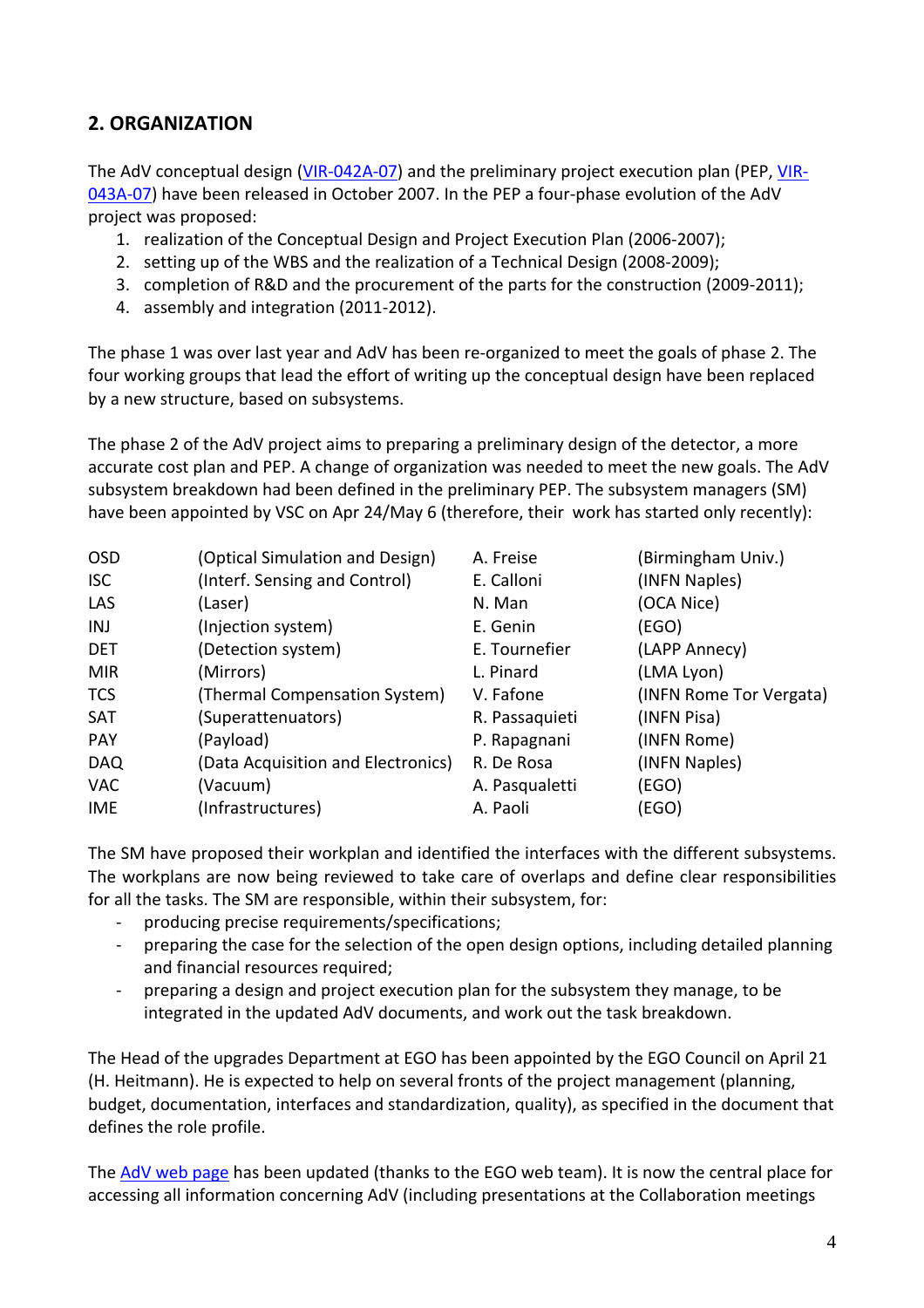and AdV biweekly meetings, official documents, technical notes, working tools etc.), and will be intensively used to keep track of the activity. A [Wiki](https://workarea.ego-gw.it/ego2/virgo/advanced-virgo/) has been created with dedicated areas for each subsystem, for allowing the susbystem managers to easily store working documents in a space accessible by all, and share them among each other.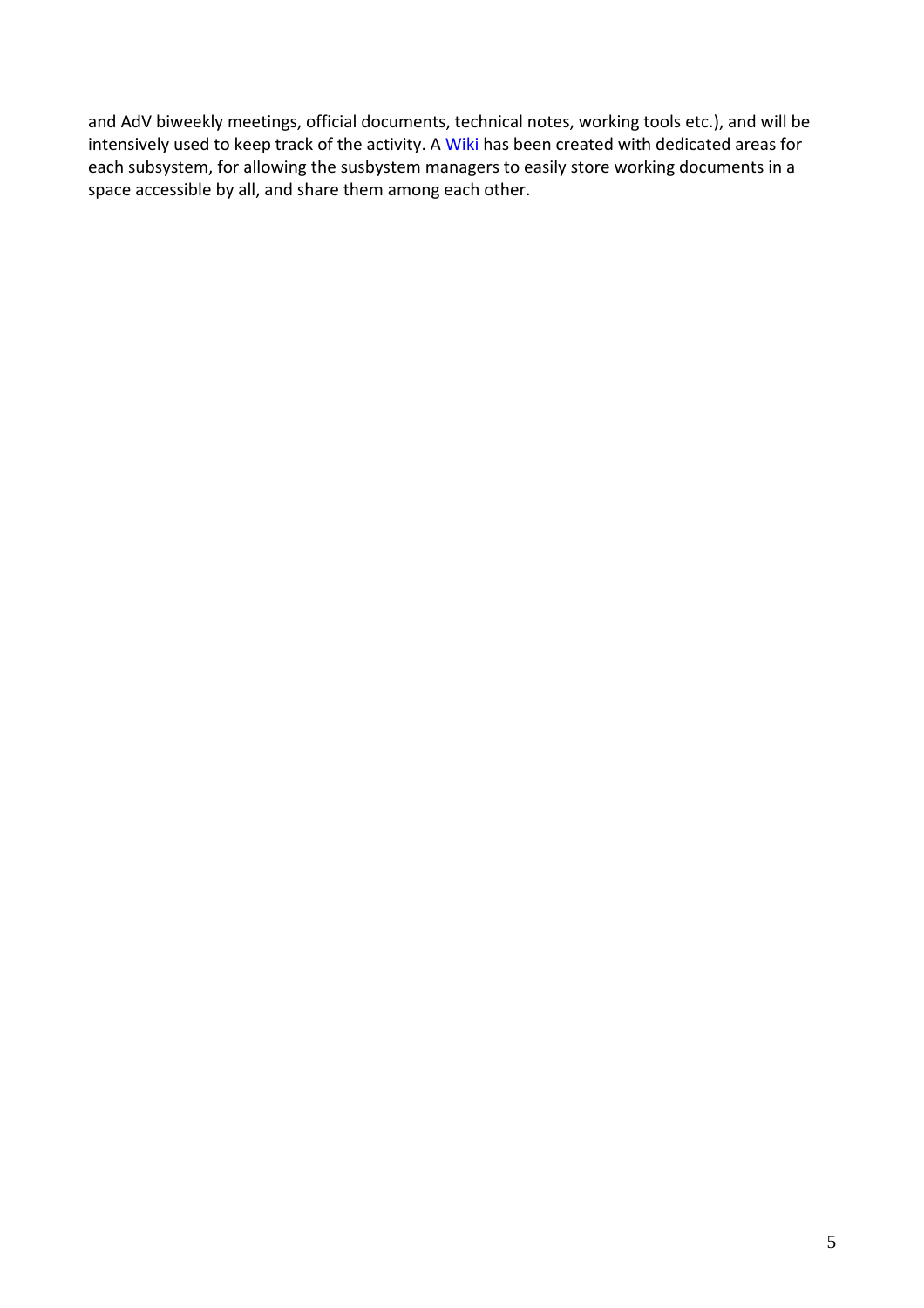## <span id="page-5-0"></span>**3. DESIGN**

#### **3.1 SUBSYSTEMS ACTIVITY**

The SMs have started to have joint meetings in order to finalize the detector preliminary design, taking care of the impacts that each choice can have on other subsystems. A kickoff [meeting](http://wwwcascina.virgo.infn.it/advirgo/kickoff.html) of the SMs was held on May  $7<sup>th</sup>$  to put forward the most urgent tasks to be fulfilled. Regular AdV biweekly [meetings](http://wwwcascina.virgo.infn.it/advirgo/biweekly.html) have started on May 22<sup>nd</sup>, following the successful model of the commissioning weekly meetings.

A brief activity report for each subsystem is given in the following:

**OSD** The OSD work continues directly from the beginnings with the Optical Configurations working group (WG1), following the derived priorities: the work on the optical layout has been started (VIR-NOT-EGO-[1390](http://wwwcascina.virgo.infn.it/advirgo/docs/freise-mantovani.pdf)-330), a standard simulation file with a baseline configuration has been made available to the Collaboration. The finalization of the specifications for the mirror substrates, such as size, radius of curvature and wedge has begun (VIR‐[027A](http://wwwcascina.virgo.infn.it/advirgo/docs/etalon.pdf)‐08, VIR‐[037A](http://wwwcascina.virgo.infn.it/advirgo/docs/VIR-037A-08.pdf)‐08 and VIR‐[038A](http://wwwcascina.virgo.infn.it/advirgo/docs/VIR-038A-08.pdf)‐ [08\)](http://wwwcascina.virgo.infn.it/advirgo/docs/VIR-038A-08.pdf). A trade-off has to be undertaken balancing the necessity to reduce thermal noise by having a large beam size and the constraints on the size of the coatable area on the mirrors, limited by the size of the mirror flats and the size and position of the actuators. This analysis shall be completed in autumn this year.

**ISC** The work on the locking strategy and the choice of the modulation frequencies has started (VIR‐[030A](http://wwwcascina.virgo.infn.it/advirgo/docs/vajente1.pdf)‐08, VIR‐[032A](http://wwwcascina.virgo.infn.it/advirgo/docs/vajente2.pdf)‐08). A strategy for the dual recycled interferometer locking has been outlined, which foresees the displacement of the input and SR towers. The impact on the infrastructure and vacuum is being evaluated.

LAS The tasks in progress so far for the pre-stabilized laser design, concerning the solid-state laser reference solution are:

- ‐ the investigation on the number of amplifiers needed to reach 200W starting from a master laser of 1 W or 2W;
- ‐ refining as much as possible all the specifications for pre‐stabilized laser (Virgo experience plus DC detection needs);

the preparation of a table-top experiment to check the power [stabilization](http://wwwcascina.virgo.infn.it/collmeetings/presentations/2008/2008-04/Detector/Cleva_23April2008_Pstab.ppt) specification.

The fiber solution, being studied in a separate R&D, its activity is reported in the R&D topics.

**INJ** The design of the optical layout of AdV Injection system (INJ) is starting. The R&D activity on input optics components compliant with high power laser is well advanced (see attached R&D report). Some tests up to 90 W on magneto-optic crystal (Faraday rotator) have already been carried out and the high power test facility should be completed soon. Moreover, Virgo is starting a collaboration with the Institute of Applied Physics (Nizhny Novgorod, Russia) on the design and the realisation of a vacuum compatible 30mm clear aperture Faraday isolator able to withstand AdV power. A work that concerns in-air optical benches and which consists of defining the specifications about seismic and acoustic noise levels in order to be compliant with AdV expected sensitivity has started. Some simulation work to evaluate the effect of external benches motion on ITF noise is already used and has been validated in Virgo. This simulation can be used to define some specifications for AdV and look at the impact of different damping solutions on the ITF used.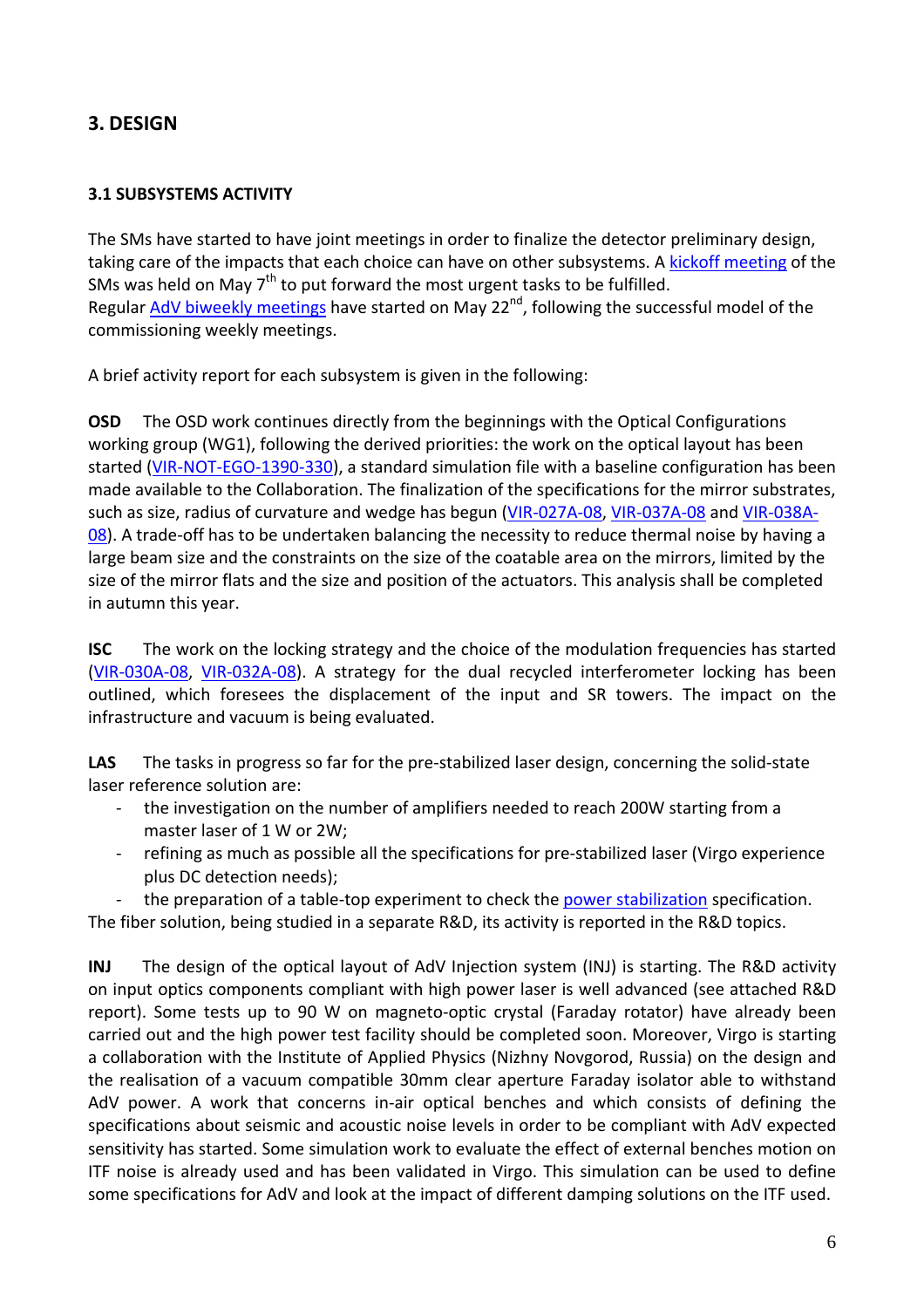**DET** The work of the DET subsystem so far has been dedicated to identifying the ITF parameters which can have a large impact on the detection system design.

- value of the modulation frequencies  $\rightarrow$  OMC, photodiodes
- Schnupp asymmetry, FP finesse  $\rightarrow$  mainly OMC
- beam size and power at ITF output ports (involves the stable recycling cavities issue, value of mirrors transmission/pick-off)  $\rightarrow$  telescopes, diffused light issues.

This defines interfaces with ISC, OSD and INJ and work in collaboration with these subsystems is starting. Most of the listed parameters will be frozen in fall, when the optics design will be better defined.

**MIR** This subsystem deals with the procurement and preparation of the AdV test masses and spares (Input and End mirrors, Beam Splitter, Recycling and Signal Recycling mirror). The cavity mirrors will be thicker (200 mm or 300 mm thick), the BS will have a larger diameter (working hypothesis: 550 mm). This will induce modifications in the coating process (cleaning system, manipulation devices) and also in the metrology benches (stronger and larger sample‐holders), see section on R&D. One of the main goal is to provide substrates/mirrors having a RMS flatness better than 1 nm RMS on a given spatial frequency domain. A simulation study is necessary to define precisely this domain. A [tentative](http://wwwcascina.virgo.infn.it/advirgo/biweekly/2008/2008-05/pinard_220508.ppt) planning for the mirror production process has been drafted.

**TCS** The activity of the TCS subsystem has been mainly focused on the definition of specifications. In particular, the possibility to use compensation plates in the recycling cavity is being investigated, evaluating their interaction with the main beam and the nearby hardware and optics, and their impact on the suspension system, in collaboration with the other involved subsystems (OSD, SAT and PAY). Calculations are in progress to define the constraints on the carbon dioxide laser intensity noise, to be compliant with the design sensitivity.

**SAT** The isolation provided by the Virgo SA is expected to be compliant with AdV. This subsystem is focused on the enhancement of the detector robustness with respect to adverse meteorological conditions, improving the ground tilt motion compensation on the suspension top‐ stage, and increasing the inertial damping performance. Tiltmeters should be implemented with an angular sensitivity of about  $10^{-8}$  rad Hz<sup>-1/2</sup> at 10 mHz. One prototype was delivered in April 2008 and it is presently under test in vacuum. The Virgo inverted pendulum design is being reviewed and a new prototype with stiffer legs, and three piezoelectric actuators at the base, is being put in operation. Possible modifications to the Filter 0 will be studied in simulation. New DSP and coil drivers will be implemented in Virgo+*.* New DAC boards with a dynamics range larger by a factor between 3 and 10 are being designed.

An important task of SAT is the management of the Signal Recycling Suspension assembly. The collection of the drawings and the check for spares of the Superattenuator parts, together with the review of the construction and the assembly procedures are to be started soon.

**PAY** The AdV mirror will have a thickness and hence a mass at least twice the current one, and, in one case (the beam splitter) also the diameter of the mirror will be larger than in Virgo. These constraints will require a new design of the payload geometry and structure. The introduction of a Marionette Reaction Mass (MRM) has been proposed as a possible modification aimed to overcome the limits on payload size given by the current coil pots and to simplify the suspension, tuning, and safety of the payload. It will be essential to have an accurate simulation during the design of the new payload and to plan a period of prototyping in a clean test facility in an area not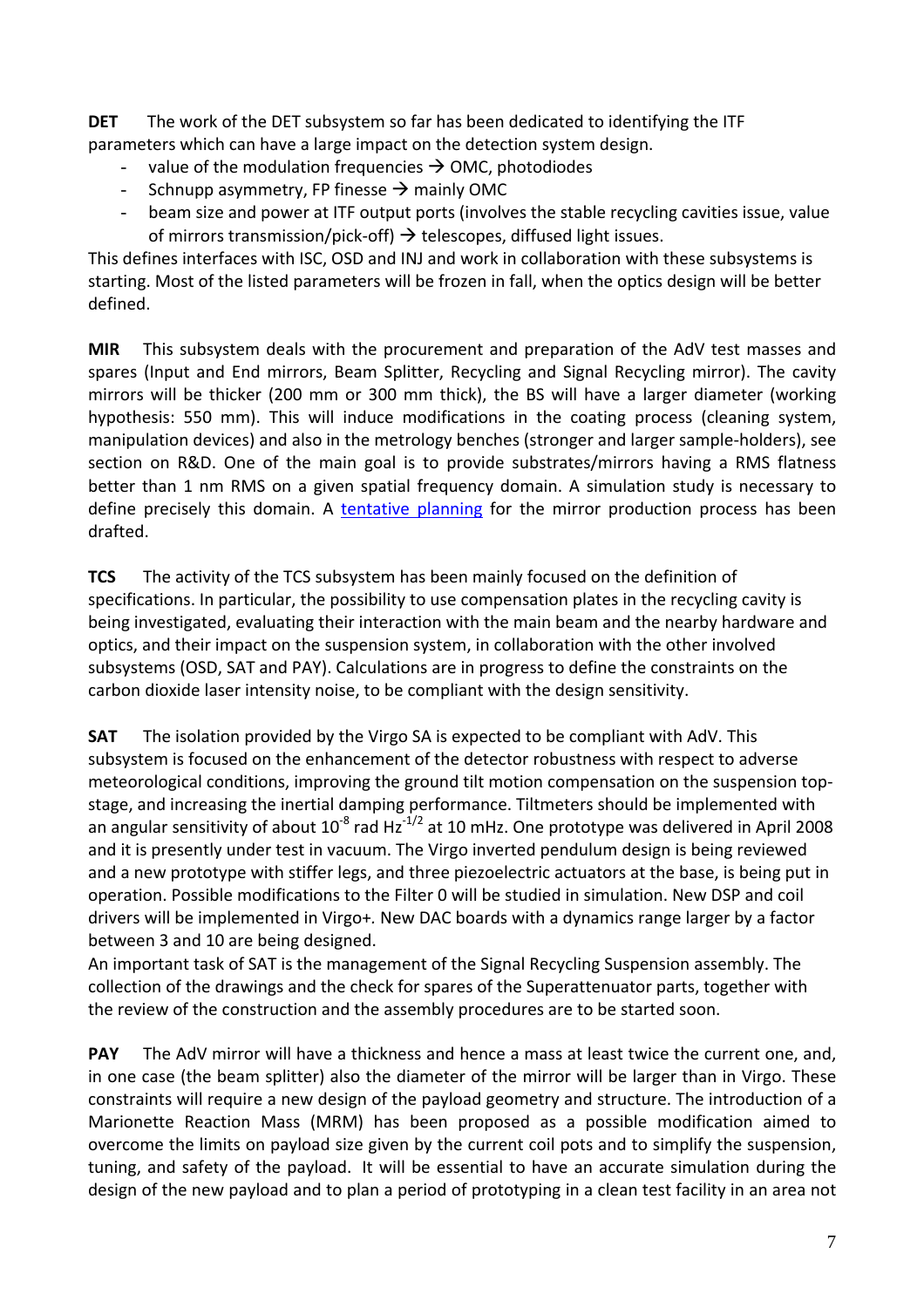<span id="page-7-0"></span>crucial for the functioning of the interferometer (e.g. 1500 W Area), before starting the payload production. The team working on the monolithic suspensions for Virgo+ has started thinking in the AdV perspective (needed size of the flats, new fiber geometry).

**DAQ** The activity on the DAQ subsystem is actually focused on the definition of the requirements for the data acquisition and collection, mainly in terms of dynamic range and frequency, taking into account the different characteristics of each subsystem involved in the data production and the different possible connections between the last electronic layer of each subsystem and the first layer of the DAQ. An investigation about the use, where possible, of direct optical links to reduce the signal contamination is in progress.

**VAC** Three tasks of VAC were already defined in the conceptual design: the realization of larger tower links , the upgrade of the SR tower to a full size UHV mirror tower, and the improvement of the clean air flow in UHV towers. Additional efforts are necessary to be compliant with AdV requirements: the first goal is to establish the tolerable residual pressure to ensure a safety factor with respect to the foreseen sensitivity and to provide suitable solutions for improving the present vacuum level (about 2  $10^{-7}$  mbar). The proposed solutions shall take into account that the bakeout of the towers is not convenient for the interferometer operation, and cryogenics shall be probably involved. A relevant task is the displacement of towers as required by the interferometer control strategy. Finally it is considered necessary to upgrade the Vacuum Control System. All these tasks require expertise and large effort. The contribution of several laboratories is necessary.

**IME** The IME subsystem aims at realizing the infrastructures required by the relocation of some noise‐inducing machines far away from the experimental areas to attenuate as much as possible the intensity of the anthropogenic noise. Partial solutions might be represented by the replacement of the existing machines with more silent ones, to be placed either in the existing locations or in new ones. So far the IME design activity has proceeded through:

- contacts with LIGO reference person in charge of the environmental noise analysis (Robert Schofield) to acquire useful information;
- preliminary analysis of the main actions done for LIGO and foreseen for Adv LIGO;
- draft of the infrastructure works plan aimed to individuate milestones and highlight the dates to take crucial decisions;
- individuation of an internal task force for the IME design activity mainly involved, in the preliminary phase, to the acquisition of the requirements and the priorities for the machines to be moved.

### **3.2 DESIGN OPTIONS**

In the framework of the conceptual design some options were left open. In the following we briefly discuss the progress done with respect to such choices:

‐ **laser (SSL of fibre):** despite the progress done at OCA with the R&D on the use of a fibre amplifier it is now clear that such system will not be ready on the AdV timescale. **The SSL solution is then chosen. The research on fibre laser/IMC should be pursued for future upgrades of AdV**;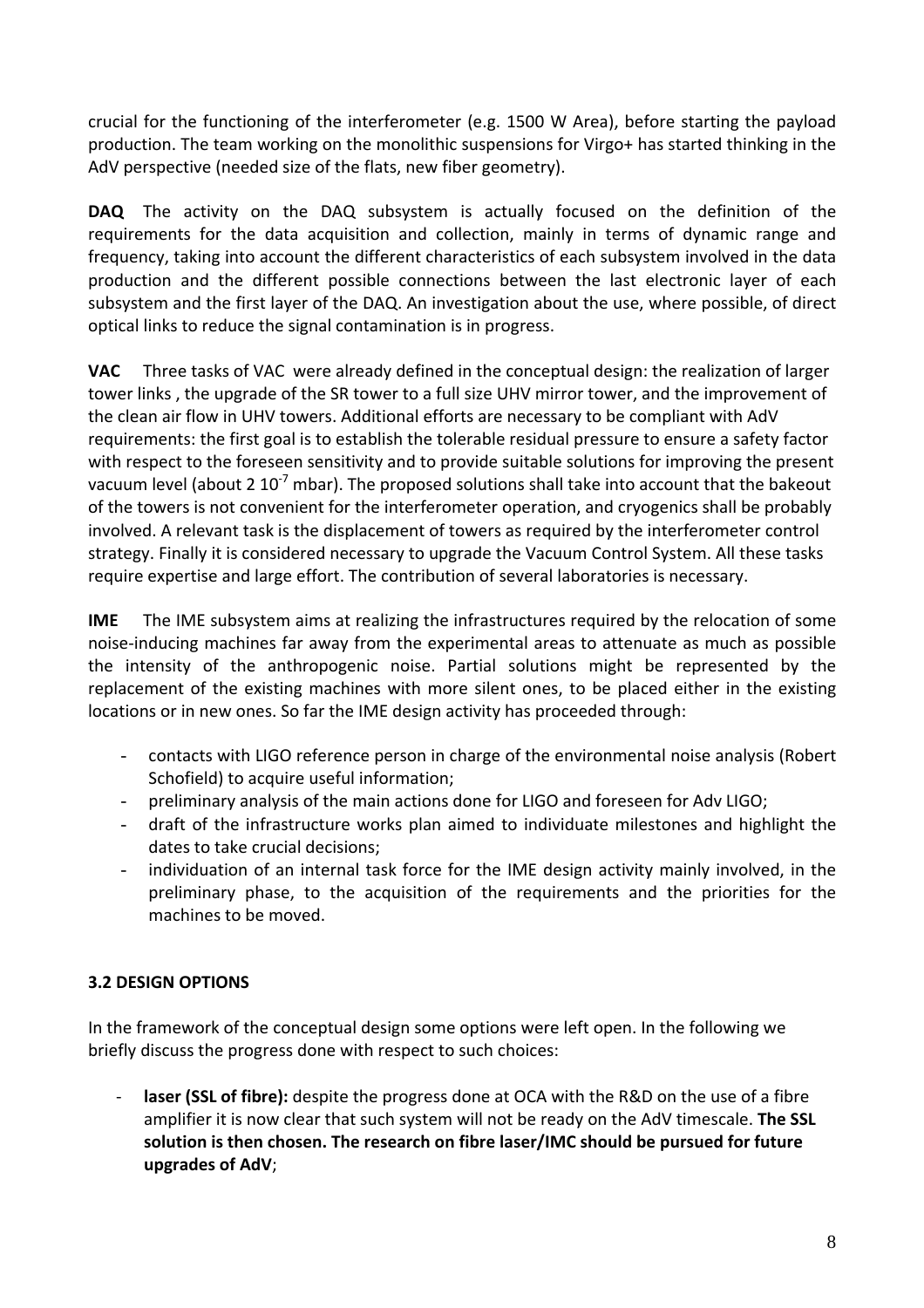- ‐ **mirror mass/geometry:** the baseline solution is a mirror with the same diameter as the Virgo ones (350 mm) but twice as thick (200 mm). A heavier mirror is being considered in order to further enhance the low frequency sensitivity. **The choice will be made in autumn**;
- ‐ **actuators:** a small working group is preparing the case for the discussion. The baseline is the standard coil‐magnet pair. **A choice will be made in fall;**
- TCS scheme: Advanced LIGO will make use of compensation plates. This option is being evaluated at Virgo. Concerns have been put forward about the possible drawbacks (new optical elements in the recycling cavities, problems for suspending them, …). The TCS group is studying the issue to understand whether the use of such plates is unavoidable. **A review of this topic will be made in fall**;
- use of non degenerate recycling cavities: such an option, chosen for Adv LIGO, would have a major impact on the Virgo design, requiring new suspended optics. **A review of this topic will be made in fall**;
- the use of non standard beam geometry, higher order Laguerre modes (HOLM) instead of  $TEM_{00}$ , to cope with thermal lensing and reduce the mirror thermal noise. A R&D project on this topic has been proposed (see R&D report). It is unlikely that AdV can use such modes since the beginning, but, if the right mirror geometry is chosen, HOLM could be injected later. **Keeping this option open can thus have an impact on the choice of the mirror diameter (to be made in fall) or ROC (to be made in spring 2009)**;
- ‐ the bakeout of the Virgo pipes might be necessary to stay below the AdV sensitivity with a good safety factor: it could require the installation of cryotraps to separate the tubes from the towers. The large beam size will require large vacuum links in the central area, and the diameter has to be frozen. **Those issues will be reviewed in fall.**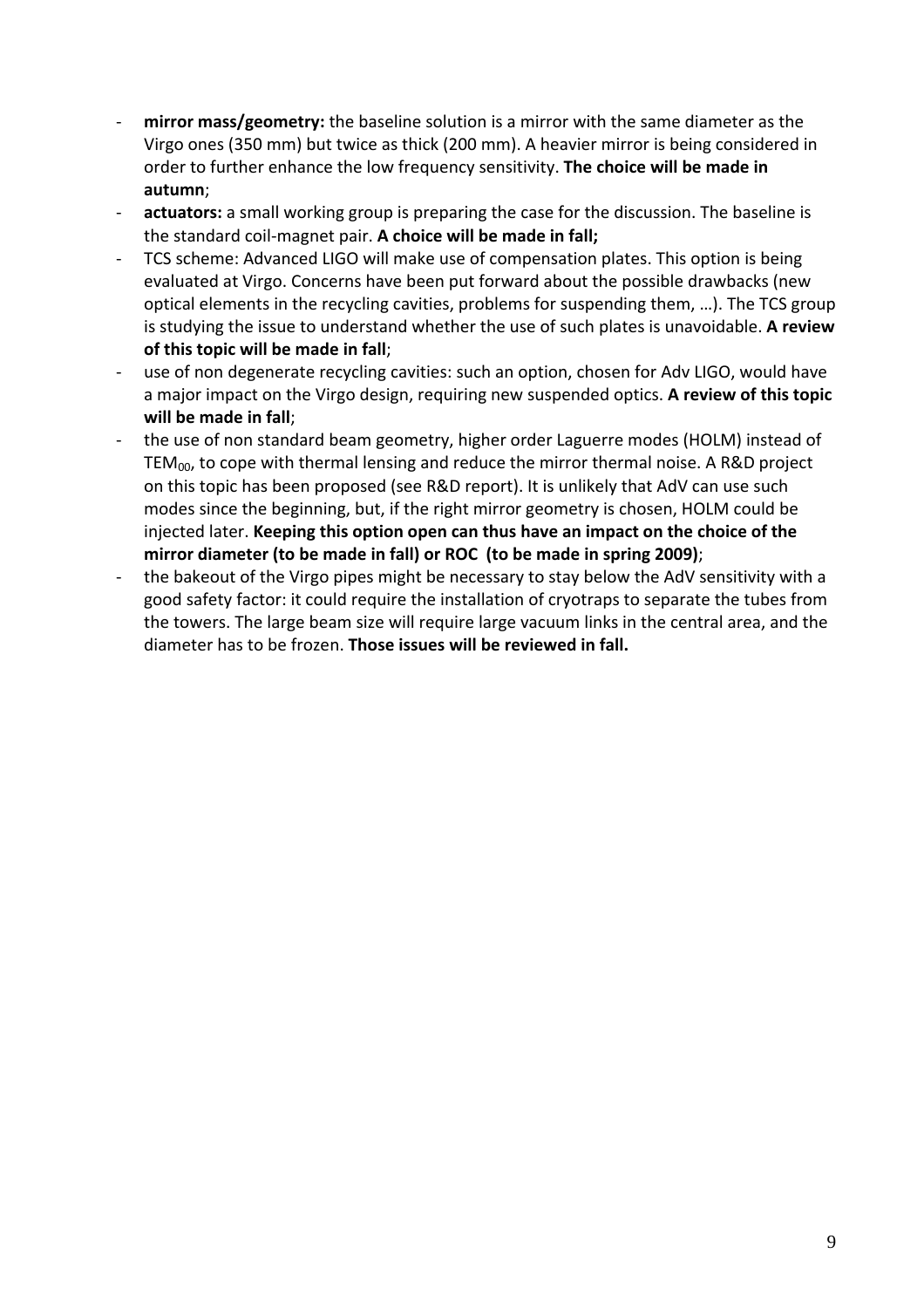### <span id="page-9-0"></span>**4. MILESTONES AND PLANNING**

The AdV team has started the work on the planning for construction and installation (A [working](http://wwwcascina.virgo.infn.it/advirgo/docs/construction_v0.mpp) [draft](http://wwwcascina.virgo.infn.it/advirgo/docs/construction_v0.mpp) is available). Some important milestones have been set, more will be added in the next months as the work of the subsystems proceeds:

**Oct 08:** important AdV workshop to review many aspects of the design and take several crucial decisions:

- review of the **optics design**
	- ‐ review of **non degenerate recycling cavity** issue
	- ‐ decision on **cavity mirrors mass/geometry** (diameter, thickness, size of the flats)
- review of the **length sensing and control scheme**
	- ‐ review of **modulation frequencies**
	- ‐ review of the **displacement of the central towers** issue
	- ‐ decision on **actuators**
- review of the **vacuum needs** (size of the central links, residual pressure requirements)
- review of the **Thermal Compensation scheme**

**Nov 08:** Release of the updated AdV design and the updated Project Execution Plan and Cost Plan for AdV

#### **Jan 09: Place the order for the mirror substrates (if funding is approved)**

**Spring 09:** new AdV workshop to review the status of the design and take more crucial decisions:

- review of the optics and LSC design;
- review of the Higher Order Laguerre Modes option (input for the ROC);
- decide BS,PR,SR mirrors geometry;
- decide cavity mirrors Radius of Curvatures (ROC);
- decide on the needed infrastructure modifications.

**Fall 09:** new AdV workshop to finalize the design. The work of each subsystem will be reviewed. The point on the coating reseach will be made and the "coating recipe) will be frozen.